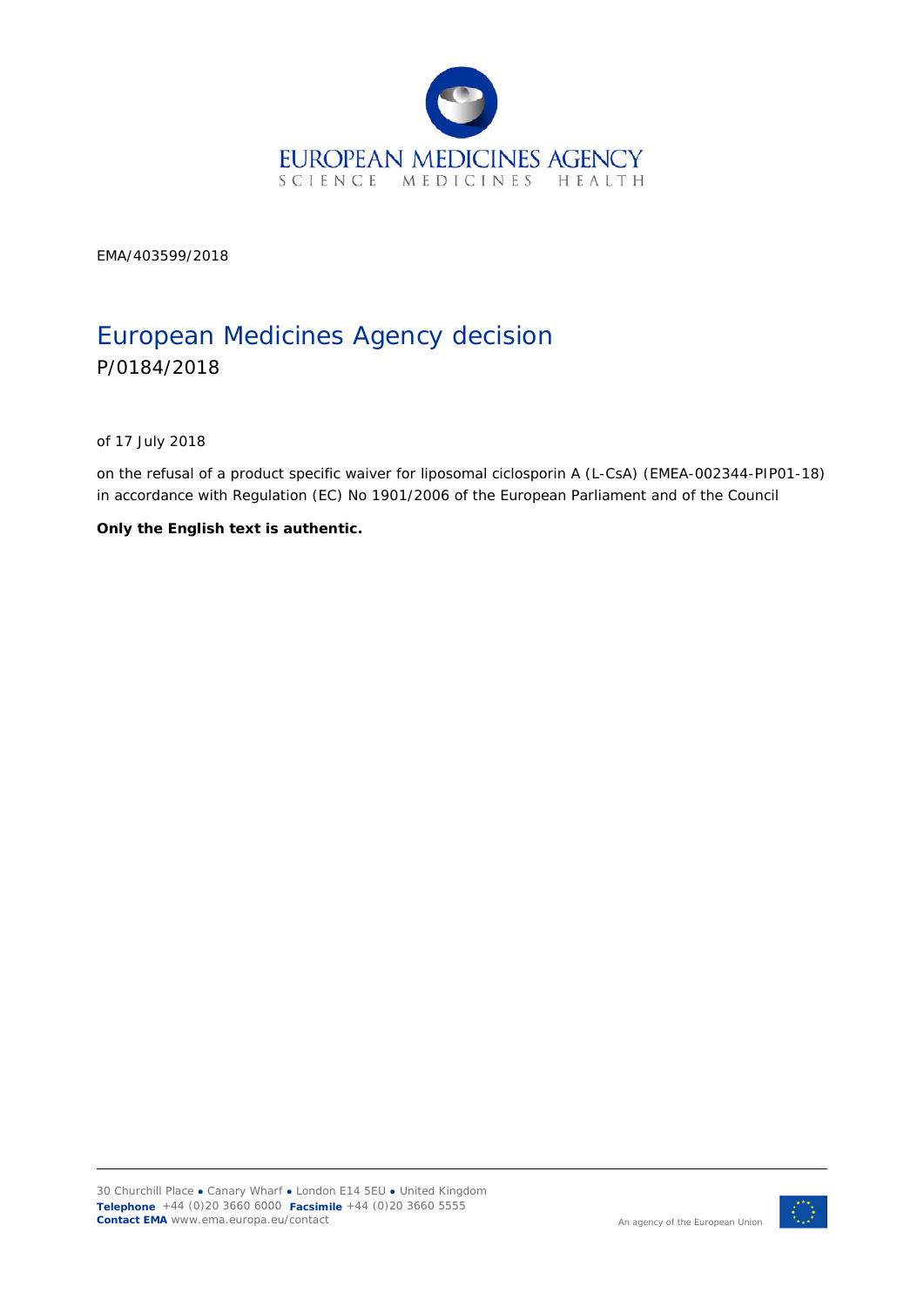# European Medicines Agency decision P/0184/2018

#### of 17 July 2018

on the refusal of a product specific waiver for liposomal ciclosporin A (L-CsA) (EMEA-002344-PIP01-18) in accordance with Regulation (EC) No 1901/2006 of the European Parliament and of the Council

The European Medicines Agency,

Having regard to the Treaty on the Functioning of the European Union,

Having regard to Regulation (EC) No 1901/2006 of the European Parliament and of the Council of 12 December 2006 on medicinal products for paediatric use and amending Regulation (EEC) No. 1768/92, Directive 2001/20/EC, Directive 2001/83/EC and Regulation (EC) No 726/2004<sup>1</sup> ,

Having regard to Regulation (EC) No 726/2004 of the European Parliament and of the Council of 31 March 2004 laying down Community procedures for the authorisation and supervision of medicinal products for human and veterinary use and establishing a European Medicines Agency<sup>2</sup>,

Having regard to the application submitted by Breath Therapeutics GmbH on 26 February 2018 under Article 13 of Regulation (EC) No 1901/2006,

Having regard to the opinion of the Paediatric Committee of the European Medicines Agency, issued on 1 June 2018 in accordance with Article 13 of Regulation (EC) No 1901/2006,

Having regard to Article 25 of Regulation (EC) No 1901/2006,

Whereas:

(1) The Paediatric Committee has given an opinion on the refusal of a product specific waiver.

(2) It is therefore appropriate to adopt a decision refusing a waiver.

Has adopted this decision:

#### *Article 1*

A waiver for liposomal ciclosporin A (L-CsA), powder for nebuliser solution, inhalation use, the details of which are set out in the opinion of the Paediatric Committee of the European Medicines Agency annexed hereto, together with its appendices, is hereby refused.

#### *Article 2*

This decision is addressed to Breath Therapeutics GmbH, Landsberger Straße 302, D-80687, Muenchen, Germany.

ł <sup>1</sup> OJ L 378, 27.12.2006, p.1.

<sup>2</sup> OJ L 136, 30.4.2004, p. 1.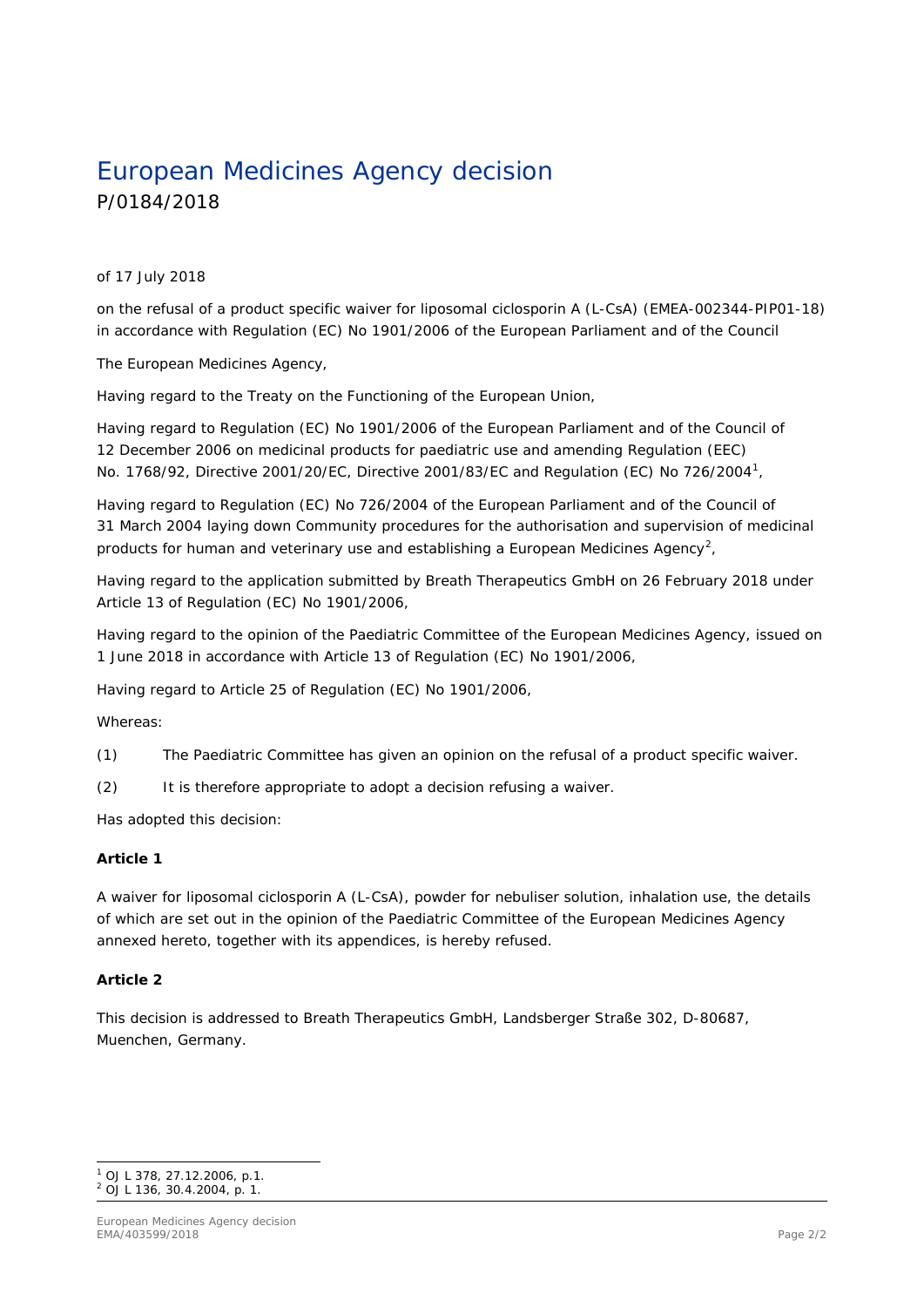

EMA/PDCO/168617/2018 London, 1 June 2018

# Opinion of the Paediatric Committee on the refusal of a product-specific waiver

EMEA-002344-PIP01-18

## **Scope of the application**

#### **Active substance(s):**

Liposomal ciclosporin A (L-CsA)

#### **Condition(s):**

Treatment of bronchiolitis obliterans syndrome

#### **Pharmaceutical form(s):**

Powder for nebuliser solution

#### **Route(s) of administration:**

Inhalation use

#### **Name/corporate name of the PIP applicant:**

Breath Therapeutics GmbH

#### **Basis for opinion**

Pursuant to Article 13 of Regulation (EC) No 1901/2006 as amended, Breath Therapeutics GmbH submitted to the European Medicines Agency on 26 February 2018 an application for a product-specific waiver on the grounds set out in Article 11 of said Regulation for the above mentioned medicinal product.

The procedure started on 3 April 2018.

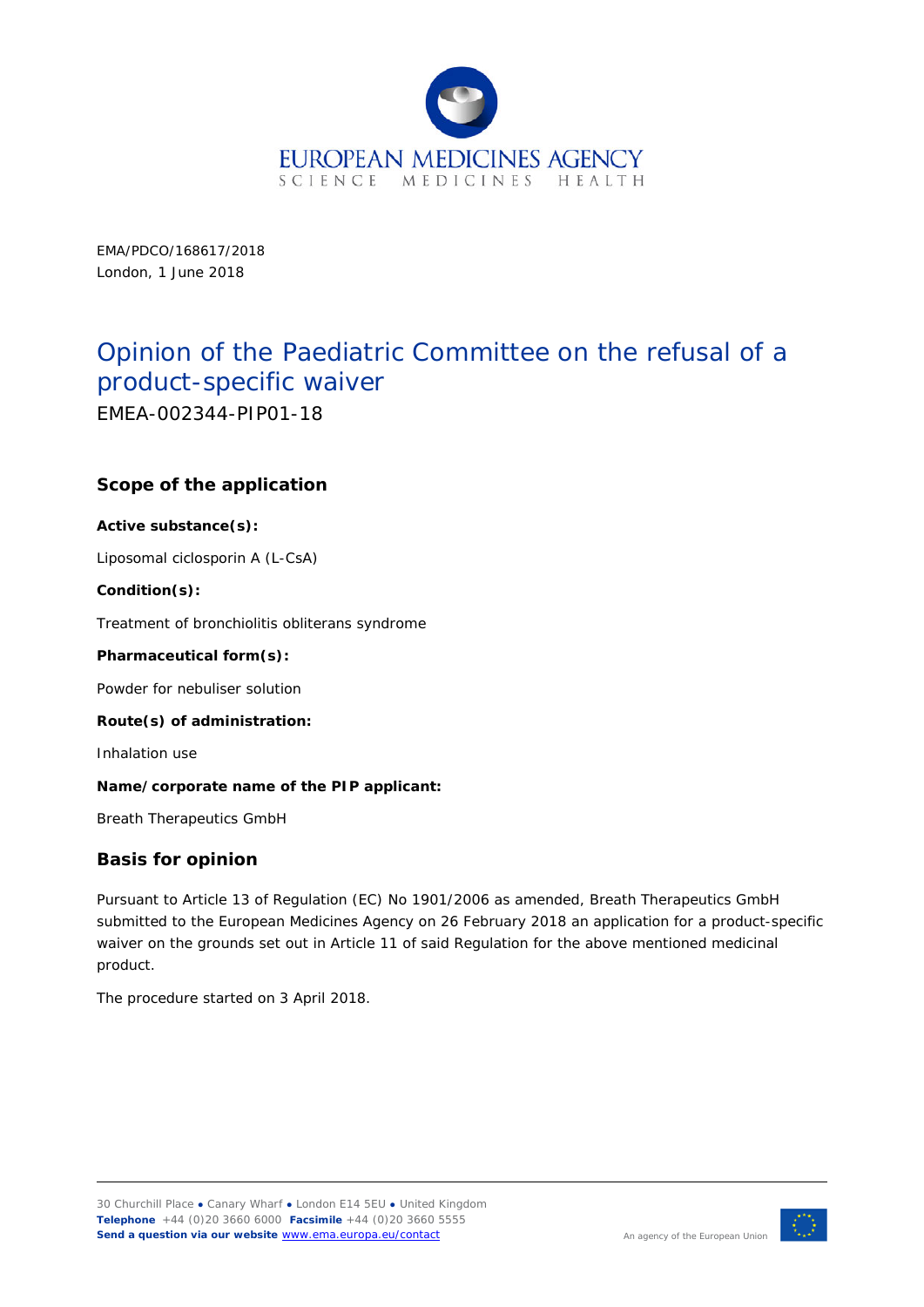## **Opinion**

- 1. The Paediatric Committee, having assessed the waiver application in accordance with Article 13 of Regulation (EC) No 1901/2006 as amended, recommends as set out in the appended summary report:
	- to refuse the granting of a product-specific waiver for all subsets of the paediatric population and the above mentioned condition as it does not meet the grounds detailed in Article 11(1) of said Regulation.

The Norwegian Paediatric Committee member agrees with the above-mentioned recommendation of the Paediatric Committee.

- 2. The scientific conclusions and the grounds for refusal are set out in the summary report appended to this opinion.
- 3. The grounds for refusal are summarised in Annex I.

This opinion is forwarded to the applicant(s) and the Executive Director of the European Medicines Agency, together with its annex and appendix.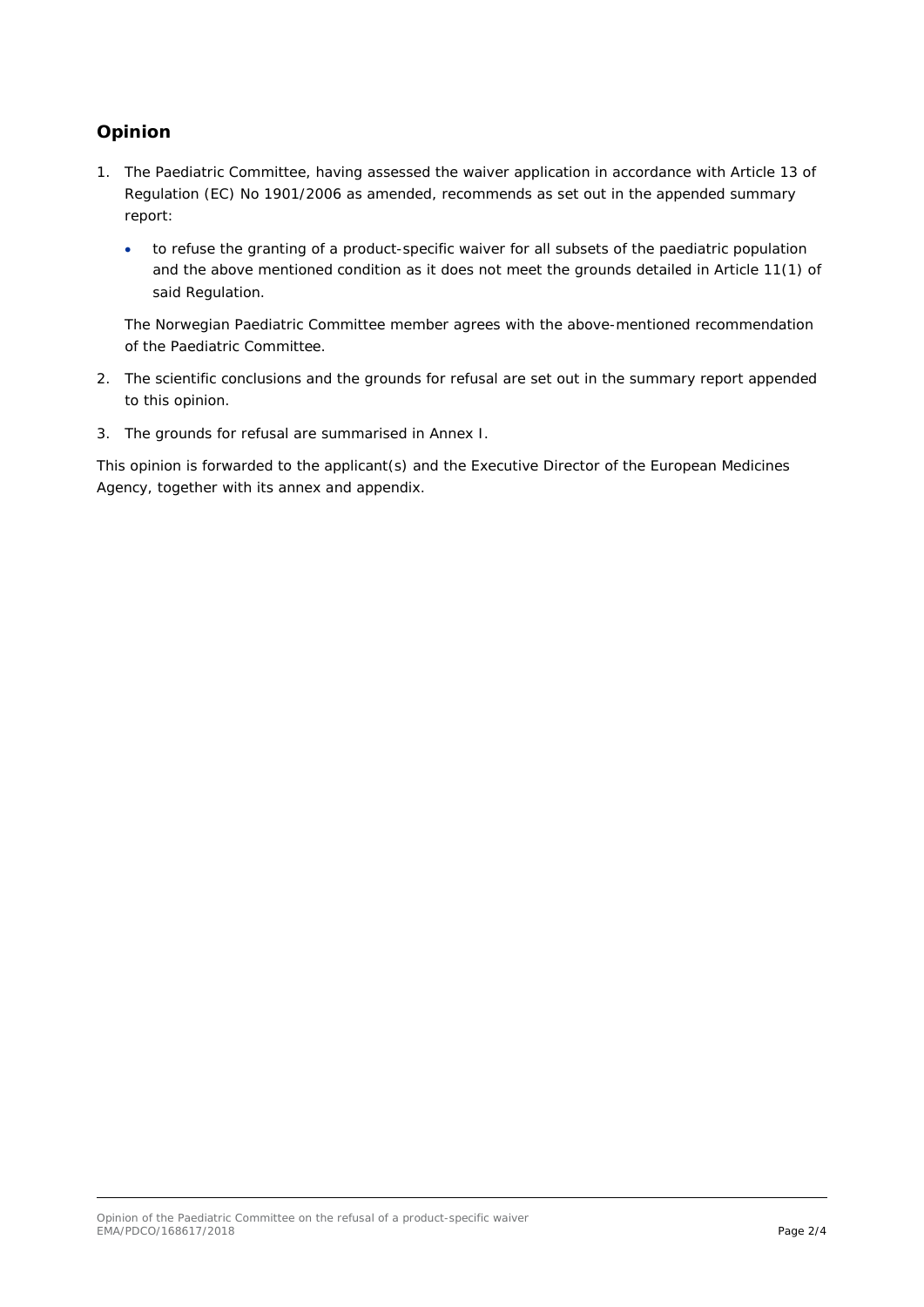**Annex I**

**Grounds for the refusal of the waiver**